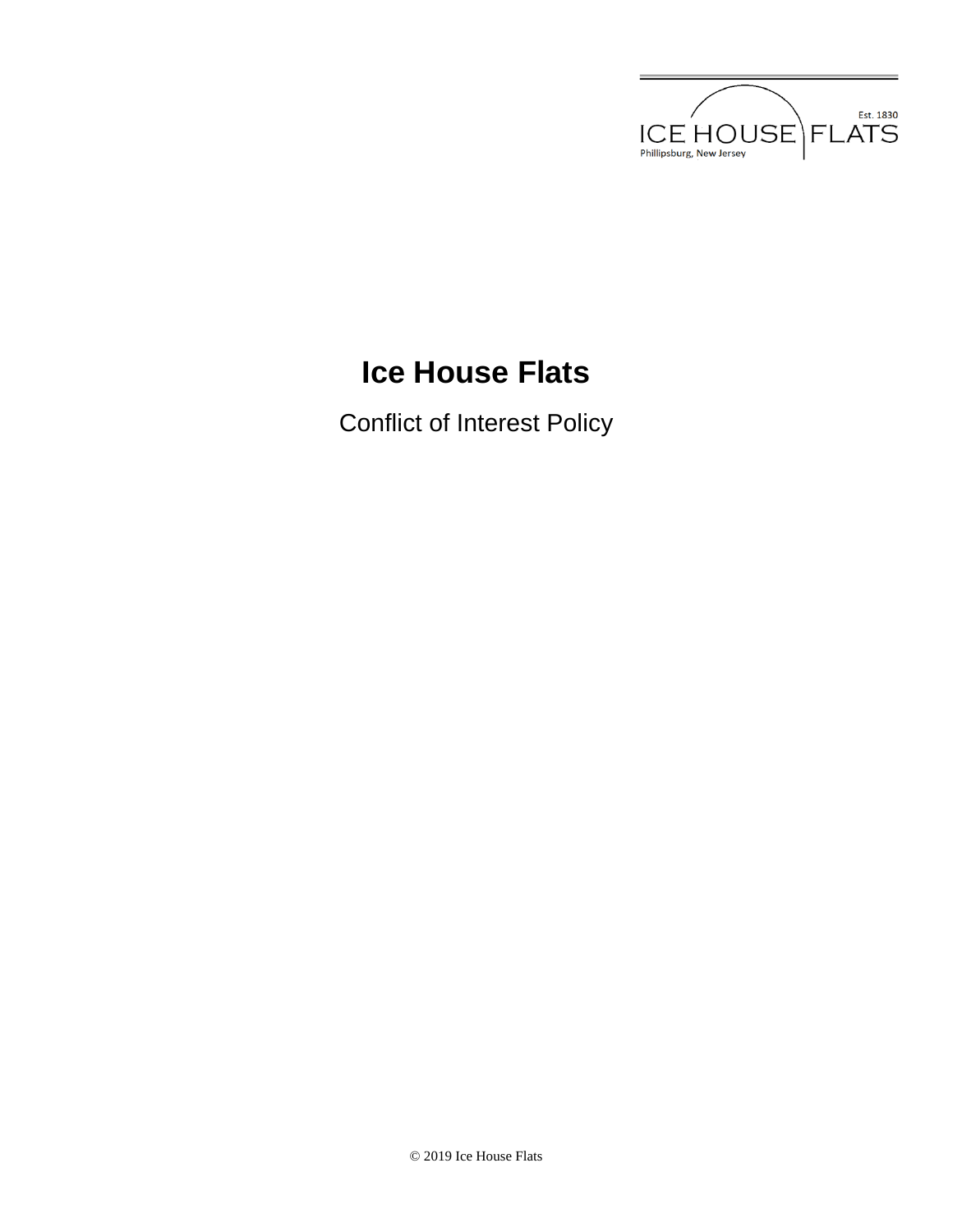## **Ice House Flats** Conflict of Interest Policy

#### **Article I**

#### *Purpose*

The purpose of the conflict of interest policy is to protect Ice House Flats (the "Organization") interest when it is contemplating entering into a transaction or arrangement that might benefit the private interest of an officer or director of the Organization or might result in a possible excess benefit transaction. This policy is intended to supplement but not replace any applicable state and federal laws governing conflict of interest applicable to non-profit and charitable organizations.

## **Article II**

### *Definitions*

1. Interested Person Any director, principal officer, or member of a committee with governing board delegated powers, who has a direct or indirect financial interest, as defined below, is an interested person

2. Financial Interest A person has a financial interest if the person has, directly or indirectly, through business, investment, or family:

- **a.** An ownership or investment interest in any entity with which the Organization has a transaction or arrangement,
- **b.** A compensation arrangement with the Organization or with any entity or individual with which the Organization has a transaction or arrangement, or
- **c.** A potential ownership or investment interest in, or compensation arrangement with, any entity or individual with which the Organization is negotiating a transaction or arrangement.

Compensation includes direct and indirect remuneration as well as gifts or favors that are not insubstantial. A financial interest is not necessarily a conflict of interest. Under Article III, Section 2, a person who has a financial interest may have a conflict of interest only if the appropriate governing board or committee decides that a conflict of interest exists.

## **Article III**

#### *Procedures*

1.Duty to Disclose In connection with any actual or possible conflict of interest, an interested person must disclose the existence of the financial interest and be given the opportunity to disclose all material facts to the directors and members of committees with governing board delegated powers considering the proposed transaction or arrangement.

2. Determining Whether a Conflict of Interest Exists After disclosure of the financial interest and all material facts, and after any discussion with the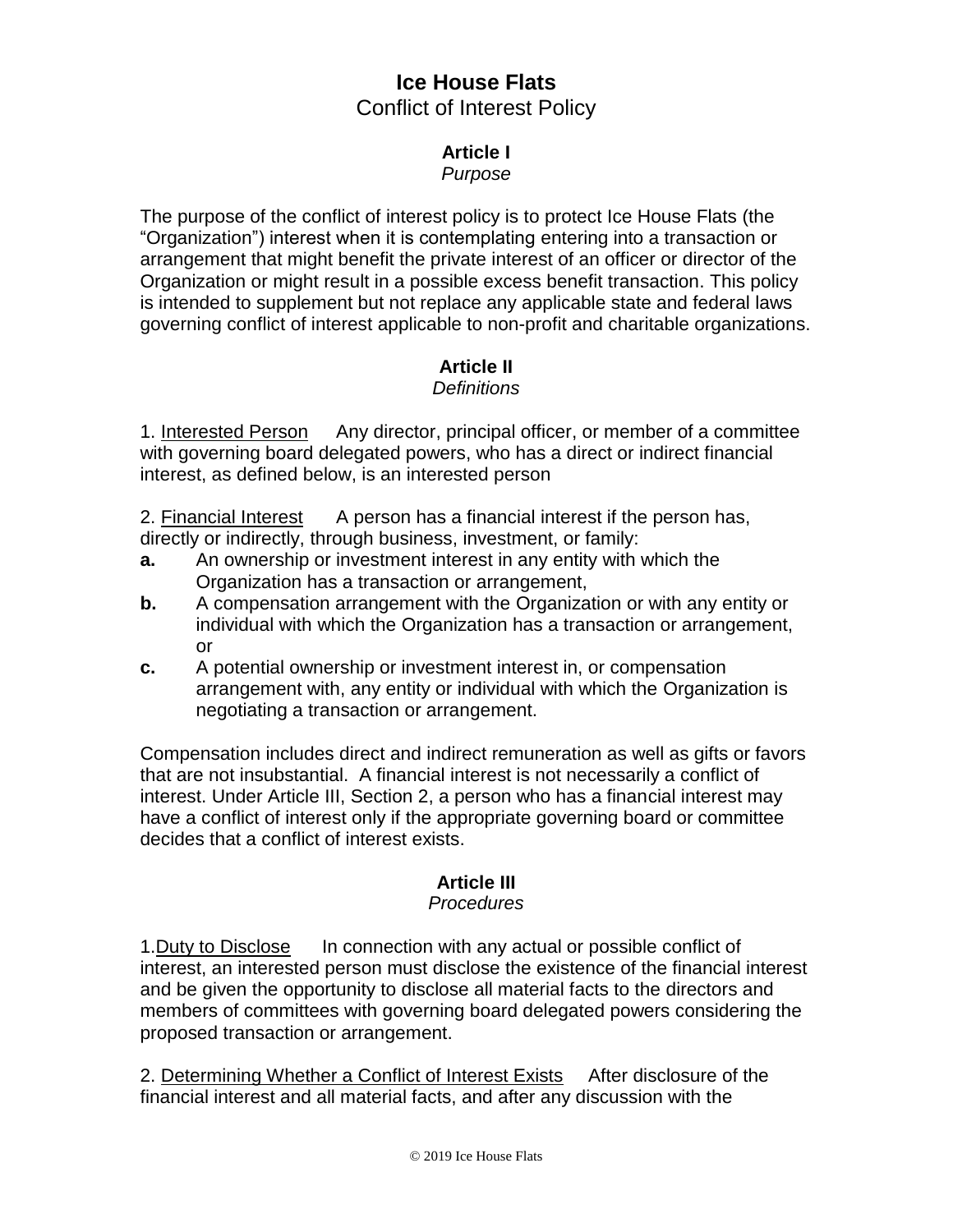interested person, he/she shall leave the governing board or committee meeting while the determination of a conflict of interest is discussed and voted upon. The remaining board or committee members shall decide if a conflict of interest exists.

- 3. Procedures for Addressing the Conflict of Interest
- **a.** An interested person may make a presentation at the governing board or committee meeting, but after the presentation, he/she shall leave the meeting during the discussion of, and the vote on, the transaction or arrangement involving the possible conflict of interest.
- **b.** The chairperson of the governing board or committee shall, if appropriate, appoint a disinterested person or committee to investigate alternatives to the proposed transaction or arrangement.
- **c.** After exercising due diligence, the governing board or committee shall determine whether the Organization can obtain with reasonable efforts a more advantageous transaction or arrangement from a person or entity that would not give rise to a conflict of interest.
- **d.** If a more advantageous transaction or arrangement is not reasonably possible under circumstances not producing a conflict of interest, the governing board or committee shall determine by a majority vote of the disinterested directors whether the transaction or arrangement is in the Organization's best interest, for its own benefit, and whether it is fair and reasonable. In conformity with the above determination it shall make its decision as to whether to enter into the transaction or arrangement.
- 4. Violations of the Conflicts of Interest Policy
- **a.** If the governing board has reasonable cause to believe a member has failed to disclose actual or possible conflicts of interest, it shall inform the member of the basis for such belief and afford the member an opportunity to explain the alleged failure to disclose.
- **b.** If, after hearing the member's response and after making further investigation as warranted by the circumstances, the governing board or committee determines the member has failed to disclose an actual or possible conflict of interest, it shall take appropriate disciplinary and corrective action.

### **Article IV** *Records of Proceedings*

The minutes of the governing board and all committees with board delegated powers shall contain:

- **a.** The names of the persons who disclosed or otherwise were found to have a financial interest in connection with an actual or possible conflict of interest, the nature of the financial interest, any action taken to determine whether a conflict of interest was present, and the governing board's or committee's decision as to whether a conflict of interest in fact existed.
- **b.** The names of the persons who were present for discussions and votes relating to the transaction or arrangement, the content of the discussion,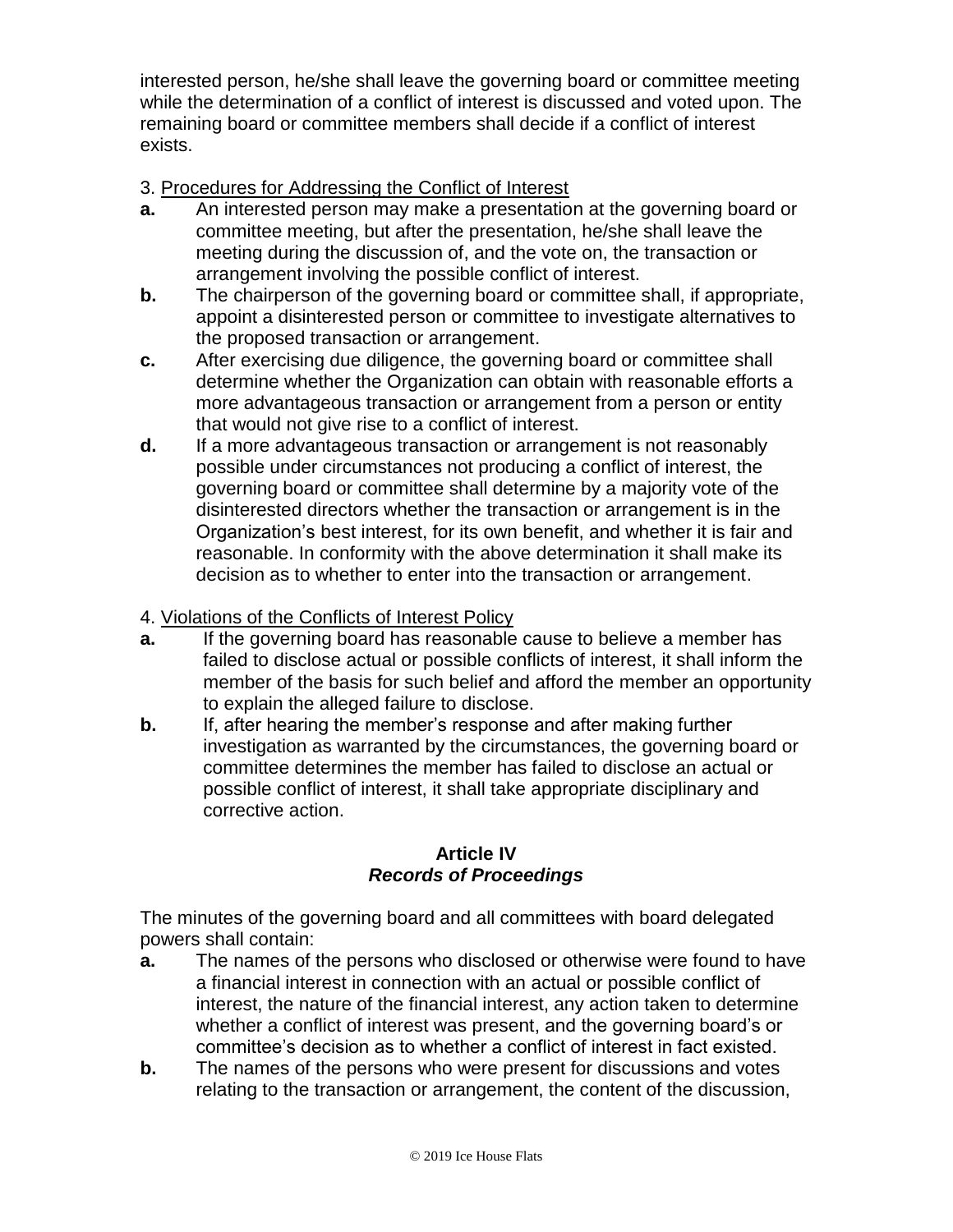including any alternatives to the proposed transaction or arrangement, and a record of any votes taken in connection with the proceedings.

## **Article V**

## *Compensation*

- **a.** A voting member of the governing board who receives compensation, directly or indirectly, from the Organization for services is precluded from voting on matters pertaining to that member's compensation.
- **b.** A voting member of any committee whose jurisdiction includes compensation matters and who receives compensation, directly or indirectly, from the Organization for services is precluded from voting on matters pertaining to that member's compensation.
- **c.** No voting member of the governing board or any committee whose jurisdiction includes compensation matters and who receives compensation, directly or indirectly, from the Organization, either individually or collectively, is prohibited from providing information to any committee regarding compensation.

## **Article VI**

### *Annual Statements*

Each director, principal officer and member of a committee with governing board delegated powers shall annually sign a statement which affirms such person:

- **a.** Has received a copy of the conflicts of interest policy,
- **b.** Has read and understands the policy,
- **c.** Has agreed to comply with the policy, and
- **d.** Understands the Organization is charitable and in order to maintain its federal tax exemption it must engage primarily in activities which accomplish one or more of its tax-exempt purposes.

## **Article VII**

#### *Periodic Reviews*

To ensure the Organization operates in a manner consistent with charitable purposes and does not engage in activities that could jeopardize its tax-exempt status, periodic reviews shall be conducted. The periodic reviews shall, at a minimum, include the following subjects:

- **a.** Whether compensation arrangements and benefits are reasonable, based on competent survey information, and the result of arm's length bargaining.
- **b.** Whether partnerships, joint ventures, and arrangements with management Organization conform to the Organization's written policies, are properly recorded, reflect reasonable investment or payments for goods and services, further charitable purposes and do not result in inurement, impermissible private benefit or in an excess benefit transaction.

## **Article VIII**